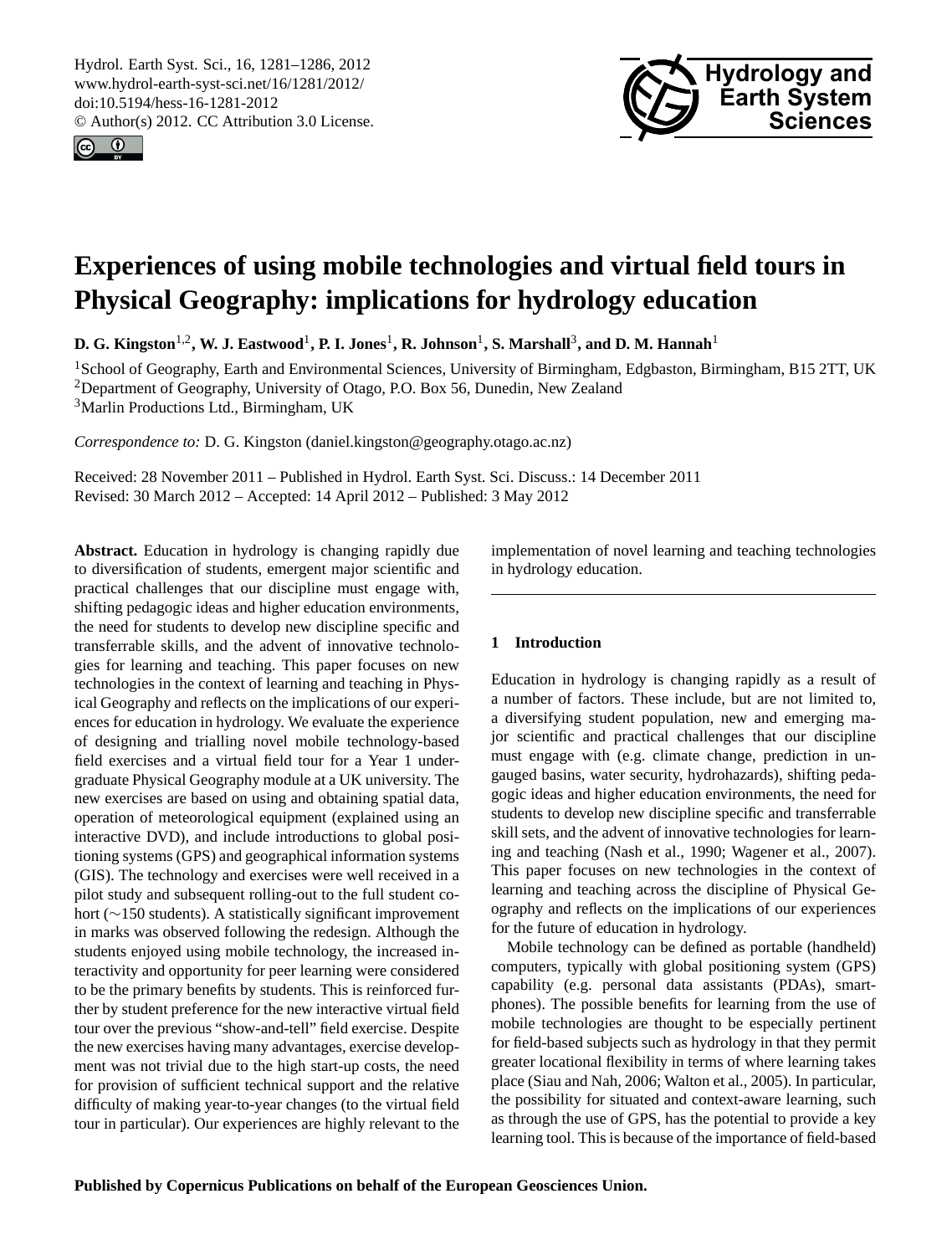learning for facilitating "active learning" (i.e. learning by doing), and as such the potential to integrate theories, concepts and skills in a practical environment (Kent et al., 1997; Fuller et al., 2000; Boyle et al., 2003).

Despite the many educational benefits of field-based learning, fieldwork in itself is not intrinsically linked to effective learning (Lonergan and Andreson, 1988). Furthermore, the relatively high expense of providing field experience is resulting in increasing demands for accountability with respect to the effectiveness of fieldwork (McMorrow, 2005). Aided by advances in technology, the concept of virtual field trips (VFTs) has become increasingly prevalent over recent years as a means to enhance the effectiveness of time spent outside of the classroom (e.g. McMorrow, 2005; Hirsch and Lloyd, 2005). This is because VFTs can be used to provide essential background information that may otherwise have to be delivered in the field (Stainfield et al., 2000). Similarly, learning tasks embedded in VFTs can be used for post-fieldwork revision, assessment or further study (e.g. Hirsch and Lloyd, 2005). Finally, VFTs can provide opportunity for some sort of "field" experience where this would not otherwise be possible, for example due to large student numbers, financial constraints, logistics, or distance from intended field site (Poland et al., 2003; Turney et al., 2004).

This paper evaluates the redesign of a fieldwork-based geographic skills module taught at first year undergraduate level in the UK. This revamp was facilitated by the introduction of mobile technology and a virtual field tour as teaching aides, a combination we understand to be novel. Although primarily concerned with field mapping and climatology, there are strong parallels that can be drawn in terms of the teaching requirements across the discipline of Physical Geography. As such, the mobile technology-based field exercises, virtual field tour, associated pilot-tests and focus group response presented herein provide an important opportunity to investigate and evaluate the effectiveness of these two learning tools across the spectrum of undergraduate Physical Geography subjects (including hydrology). In the context of this special issue, we reflect on the implications of our experiences for education in hydrology.

## **2 Background and rationale for changes**

The Physical Environment of Birmingham is a compulsory Year 1 module for BSc and BA Geography students at the University of Birmingham, UK. This module is a cornerstone of the first year Geography programme, and comprises an introduction to basic geographical skills in local field environments using the city of Birmingham as an urban, open-air laboratory. The module includes linked projects on mapping techniques and urban climatology. The original, pre-revamp mapping component was based around paper maps and did not train students in modern computer mapping techniques such as geographical information systems (GIS). The use of mobile technology offers the potential to develop these modern mapping skills and then apply them to real world applications in the urban climatology project. This approach develops student understanding of pertinent theoretical geographical concepts, rather than simply being a case of introducing technology for technology's sake.

The climatology project required collection of in-situ field data for mapping and assessment of the thermal characteristics of an area of southwest Birmingham and an analysis of diurnal weather variation. This was preceded by a tour of the University weather station, which comprised an explanation of the operation and role of the various weather-recording instruments included on a standard UK Meteorological Office Surface Climate Station. As climate drives the water cycle and such weather stations record hydrological variables (e.g. precipitation), this element of the project is of direct relevance to hydrology education. Due to the relatively large numbers of students taking the module (typically 150–200), it had become impractical to take all of the students to the weather station at once. Therefore, students were split into groups of 20–25, with seven tours being re-taught by staff over one afternoon. Clearly, this re-teaching takes up a relatively large amount of staff time. Furthermore, due to module scheduling, the tour occurs in January when day length is relatively short. This timing results in the last group of students visiting the weather station near dusk, which combined with the occasional occurrence of inclement weather, means that this exercise is not always popular (with either students or staff). Although the students were asked questions on the type and operation of instruments in the module assessment, the tour is essentially an observational showand-tell exercise.

## **3 New learning and teaching innovations**

Whilst still providing a basic introduction to mapping (including co-ordinate systems, projections, grids and datums), a new practical mapping exercise was produced based on sources of spatial data, together with the concept of accuracy and precision of spatial data. Particular emphasis was given to the use of GPS. As such, the new exercise aims to familiarise students with important basic skills and concepts relevant for geographical analyses (such as of hydrological processes). The exercise itself involves collecting spatial data (in the form of track-logs and waypoints) using GPS-enabled PDAs for various areas of the University campus. This information was subsequently uploaded to a PC and plotted on digital UK Ordnance Survey maps (using the ArcGIS software) and Google Earth images (Fig. 1). The exercise is assessed though a critical discussion of the differences between the collected GPS data, the Ordnance Survey map and Google Earth images.

The air temperature mapping component was redesigned to incorporate the use of GPS and GIS and progressed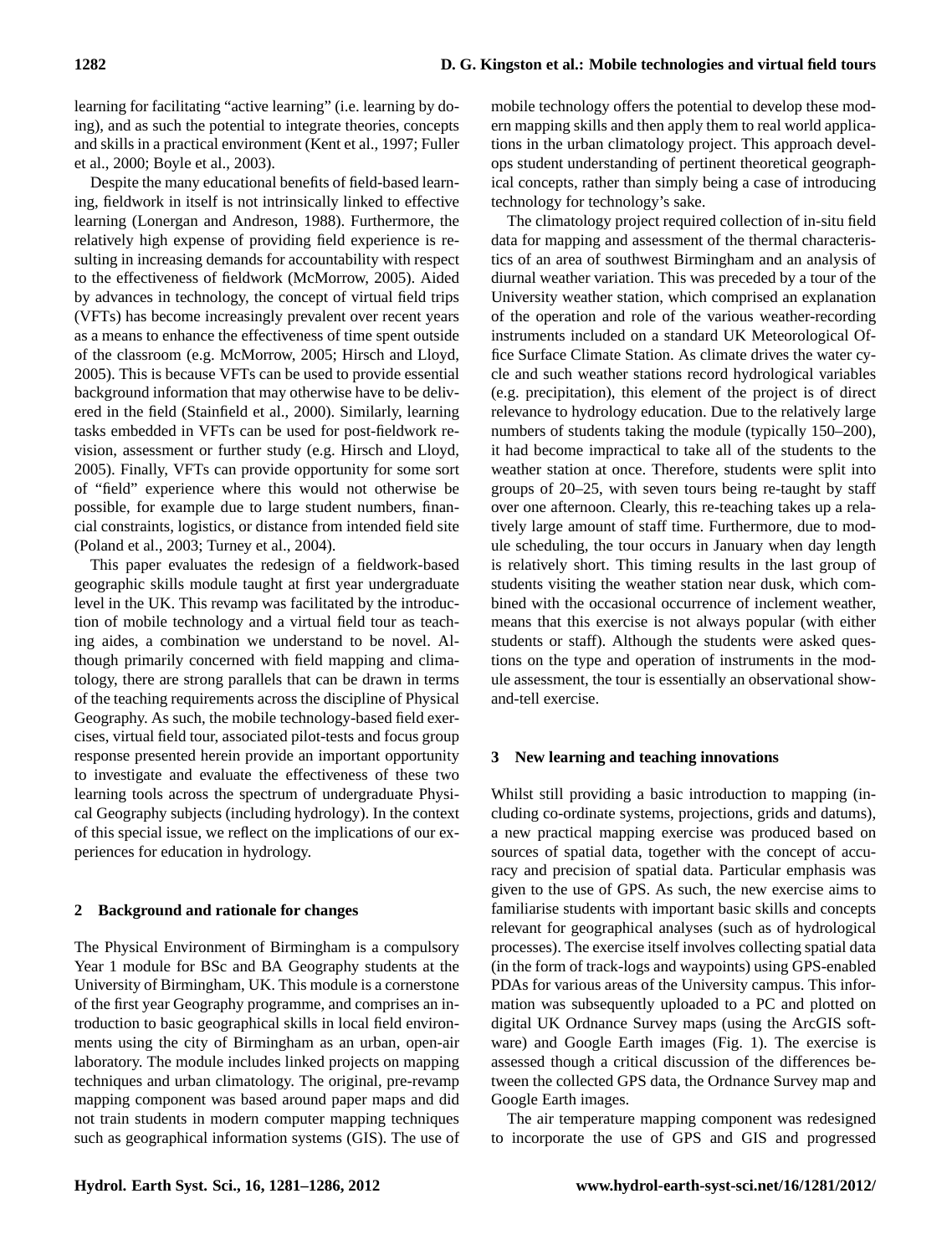

**Fig. 1.** Sample output of GPS track-logs for the University of Birmingham campus, from Google Earth (left), and ArcMap (right).

from the new mapping project through its practical application of skills. The new exercise comprised use of a GPSsynchronised GIS (using ArcPad software) on the PDAs to record and map temperature readings across a predefined area. These data were transferred to the more powerful desktop-based ArcGIS software to create a temperature surface (using spatial interpolation) to overlay with a map of the local area. A discussion of the reasons for the recorded variation in urban air temperature formed the assessment for this exercise.

To overcome the aforementioned issues with the weather station field visit, a DVD-based interactive virtual weather station "field tour" was produced (Fig. 2). The DVD is presented by the same staff who gave the original show-and-tell tour, and the content is very similar. The total running length of the DVD is approximately 40 min, and consists of a series of short (2–3 min) video sequences explaining the role and operation of various instruments. Each sequence is followed by a set of multiple choice questions, which must be answered correctly before the next sequence can be viewed (Fig. 2b). This means that whilst the DVD-based virtual field tour is still essentially a show-and-tell activity, interactivity on an individual level is forced by the need to answer formative questions. Furthermore, the division of the DVD into short sections provides opportunity for reflection and repeat viewing of the explanation of the weather station operation.

## **4 Evaluation**

To facilitate a comparative analysis of the old and new exercises, we needed students to complete both the old and new exercises for the module. As such, at the end of the 2006/2007 academic year (the last year to run the old exercises) we asked for volunteers from the current student cohort to trial the new exercises. We had nine respondents, all of whom were selected to take part in the pilot study. The

volunteers were given a week to complete the new exercises (using GPS-enabled PDAs and virtual field tour weather station DVD). They completed a short questionnaire about the exercises, after which a focus group meeting (convened and facilitated by an independent associate staff member) was held to discuss further their opinions.

The feedback from the pilot study questionnaires was very positive (Table 1), particularly for the question of whether useful skills had been gained, and whether the new exercises represented an improvement over the previous versions. The focus group discussion largely confirmed the results of the questionnaire (i.e. students found the new exercises to be more educationally valuable and enjoyable than the old module design). This was stated as being due, in part, to the more active nature of the new tasks (i.e. the incorporation of fieldwork in the mapping project, the need to answer questions within the DVD). The use of PDAs was generally considered to be enjoyable, fun and exciting, while the opportunity to learn about using GIS and GPS was a definite attraction for all. The students particularly enjoyed the flexibility of being able to interact with the DVD at a time of their own choosing, as well as being able to watch it more than once. Given the choice, all students said they would choose to take the redesigned module.

The issue of using relatively sophisticated forms of technology was not found to be a barrier to learning, even by students that considered themselves to be technophobes, with the difficulty of the exercises considered about right. Although the instructions were thought to be as clear and straightforward as possible, some complaints were made about the PDAs being a little awkward to use, due to their small screens, fonts and buttons (reflected in the relatively low questionnaire score for ease of use of PDA). The need for sufficient (timetabled) technical support with respect to both the PDAs and the GIS software was identified, which was subsequently provided as the revised module came into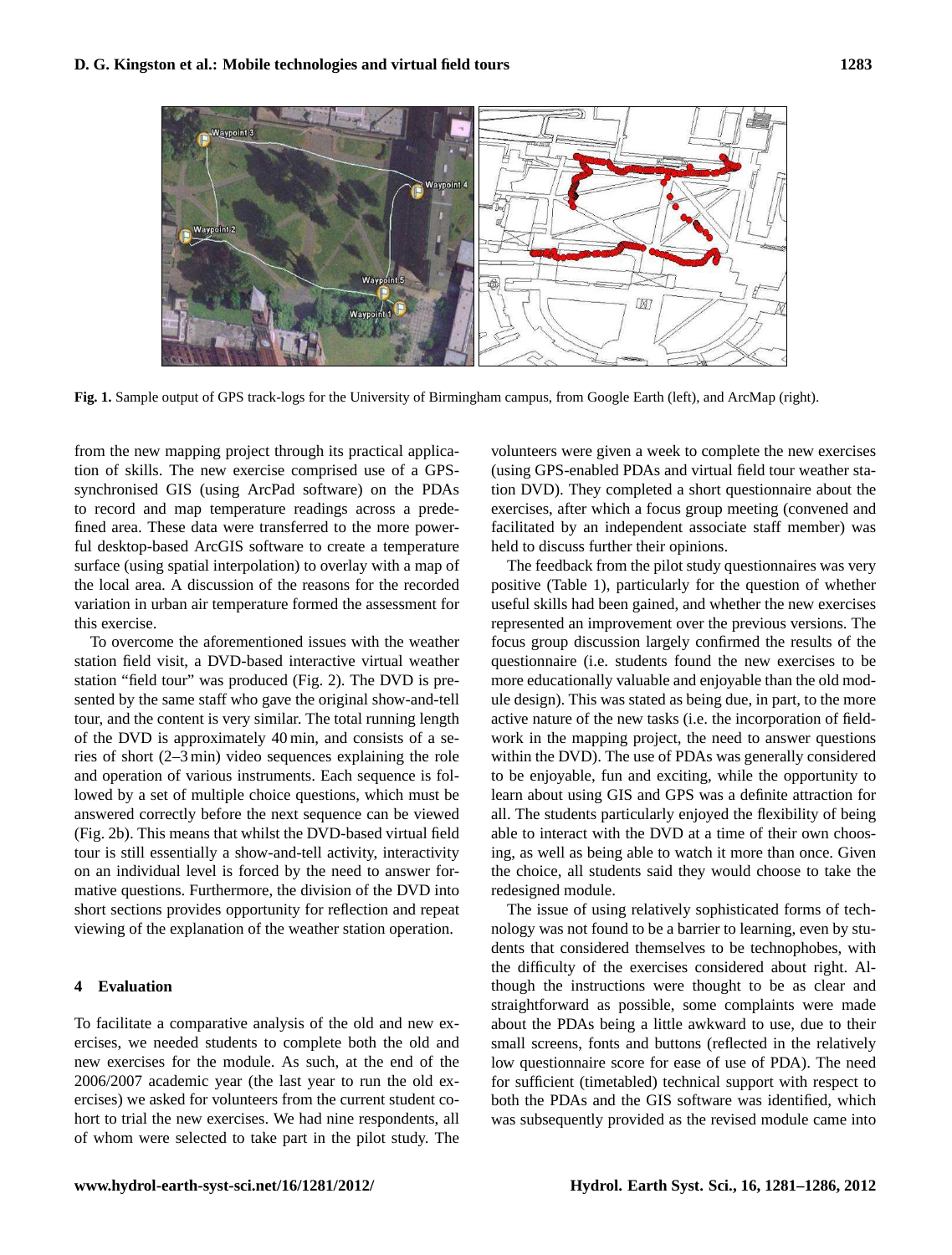

**Fig. 2. (a)** Start screen for the interactive DVD, **(b)** example formative multiple choice question from the DVD.

**Table 1.** Responses to questions from the nine focus group participants. Questions 1–5, 7, 9–12 were answered on a likert scale, with 1 indicating a difficult/negative response and 5 easy/positive response. The score for questions 6, 8 and 13 refers to the number of participants (out of 9) who agreed with the question.

| Exercise                | Ouestion                                                                          | Mean<br>response |
|-------------------------|-----------------------------------------------------------------------------------|------------------|
| UK Ordnance Survey vs.  | 1. Ease of use of PDA?                                                            | 3.3              |
| Google Earth mapping    | 2. Clarity of instructions?                                                       | 4.6              |
|                         | 3. Difficulty of exercises?                                                       | 3.4              |
|                         | 4. Enjoyment of exercises?                                                        | 3.9              |
|                         | 5. Useful skills gained?                                                          | 4                |
|                         | 6. GPS exercise an improvement (compared to<br>previous mapping exercise)?        | 8                |
|                         | 7. GPS exercise: overall rating                                                   | 4.2              |
| Temperature mapping     | 8. Temperature mapping exercise an<br>improvement (compared to previous version)? | 8                |
|                         | 9. Temperature mapping exercise:<br>overall rating?                               | 4.1              |
| Weather station virtual | 10. Explanation of operation of weather station?                                  | 4.4              |
| field tour              | 11. Difficulty of DVD questions?                                                  | 3.4              |
|                         | 12. Confidence in taking measurements?                                            | 3.8              |
|                         | 13. Prefer original visit?                                                        | 1                |
|                         | 14. Replace visit with DVD?                                                       | 3                |
|                         | 15. Use combination of both?                                                      | 5                |

operation, along with some very basic instructions and FAQ sheet. Although the PDAs were considered to be a significant attraction of the new exercises, there was some nervousness about having to take care of them, especially in a situation of group responsibility.

Despite the high rating for the improved clarity of explanation of the operation of the weather station in the DVD compared to the field trip, and subsequent increased confidence in taking readings from the instruments, most students initially did not want to remove the existing real field visit to the weather station from the module. However, once reassured that there would still be a member of staff on hand when they actually took their first set of project measurements from the weather station, all were happy to have the existing tour replaced by the interactive DVD.

The module has now run in its new form for four years. The cohort mean mark has been higher consistently for the redesigned module (Fig. 3), with a mean of 60.0 % for the three years preceding redesign versus 63.8 % for the following three years. A two-sample t-test shows that the difference in marks between the two three year periods is statistically significant at  $p = 0.05$ . Additionally, there was a much greater proportion of first-class grades (i.e. a mark  $\geq 70\%$ , which is the top degree classification category in the UK) compared with the old module (Fig. 3). No first class grades were obtained in the three years prior to the redesign, whereas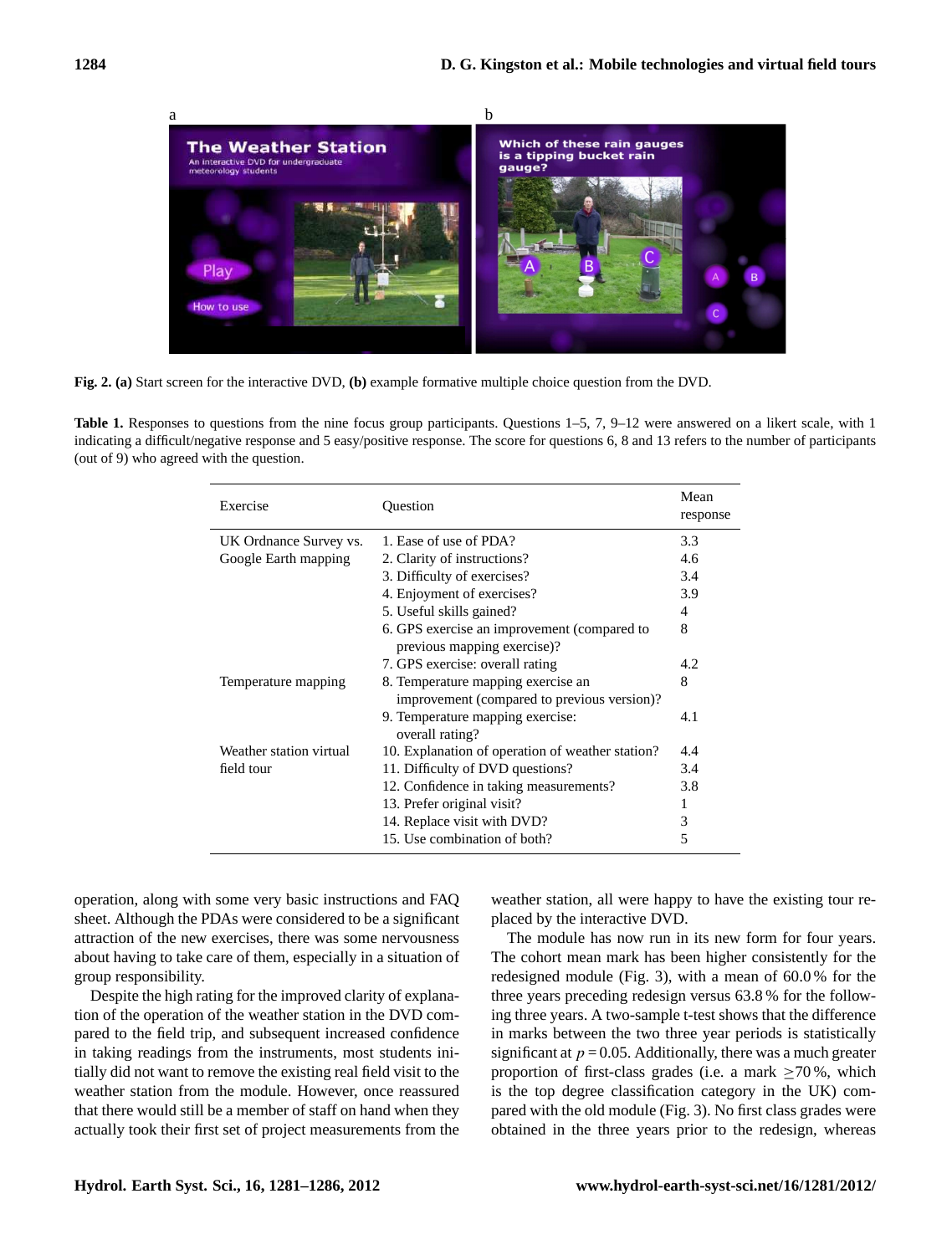

**Fig. 3.** Pre- and post-redesign marks for the module (median mark indicated by horizontal line, inter-quartile range indicated by box).

between 13–15 % of the class achieved a first class grade in each year following the redesign. Feedback from module development questionnaires confirms findings from the original focus group, with satisfaction scores for the practical classes increasing from a mean of 3.0 to 4.0 (on a 1– 5 Likert scale) between the three years pre- and post-redesign (Fig. 4). A two-sample t-test shows that the difference in marks between the two three year periods is statistically significant at  $p = 0.05$ . Overall satisfaction with the module showed a more modest (and not statistically significant) increase, from 3.6 to 3.7 (on a 1–5 Likert scale; Fig. 4). Written feedback from module development questionnaires following the redesign has noted the DVD and opportunity to use the PDAs frequently as positive elements of the module. Overall, the response has been very good, with comments including "the practicals allow better understanding of topics" and "for someone not "into" physical geog. it was a very interesting course :)".

#### **5 Discussion and implications for hydrology education**

This paper focuses on mapping and climatology applications but the mobile technologies and virtual fieldwork experiences have direct implications for hydrology education and Physical Geography learning and teaching more widely. The increased interactivity, use of technology, and opportunity for learning by doing provided by the new exercises are considered key causes of the positive student feedback and improved marks achieved by the students (Stainfield et al., 2000). Although the appeal of using the PDAs was undoubtedly high for the students, as with the interactive DVD, it is the enhanced interactivity and opportunity for "learning by doing" that are considered to be the driving forces behind the enthusiasm and success of the students. This emphasises the imperative that it is the nature of the learning exercise, rather than the technology used, that is of most importance when



**Fig. 4.** Pre- and post-innovation cohort mean student feedback **(a)** overall scores and **(b)** scores for how helpful practical classes were.

considering the role of technology in education (Fletcher et al., 2007; Pathirana et al., 2012).

From a lecturer's perspective, the interactive DVD is advantageous in that it avoids déjà-vu style repeat teaching (and hydrologists getting wet!) and has represented a significant time-saving now that the module has run for a number of years. However, the front-loading of staff time in terms of designing the exercises (particularly filming and editing the DVD) should not be underestimated, together with technical issues associated with these tasks (Popescu et al., 2012; Rusca et al., 2012; Turney et al., 2004; Smith et al., 2002). The difficulty of making slight year-on-year adjustments to the content of the DVD (in comparison to actual field-based teaching) should also be noted (Mackenzie et al., 2003).

The experience of running this redesigned module provides insight into student perception of virtual versus actual field exercises, although caution is required before any general conclusions can be drawn from this small sample. The strength of feeling expressed in favour of the DVD appears somewhat surprising (especially in light of previous findings – e.g. Spicer and Stratford, 2001); but this may be because the old field exercise was not a particularly good example of "hands-on" fieldwork; it was primarily an observational visit with little interactivity (beyond rhetorical questions and answers) or opportunity for learning by doing. Therefore, it is likely that the increase in interactivity, rather than the transfer to virtual environment, was the key factor in terms of the enthusiasm for the DVD. It is also important to note that the